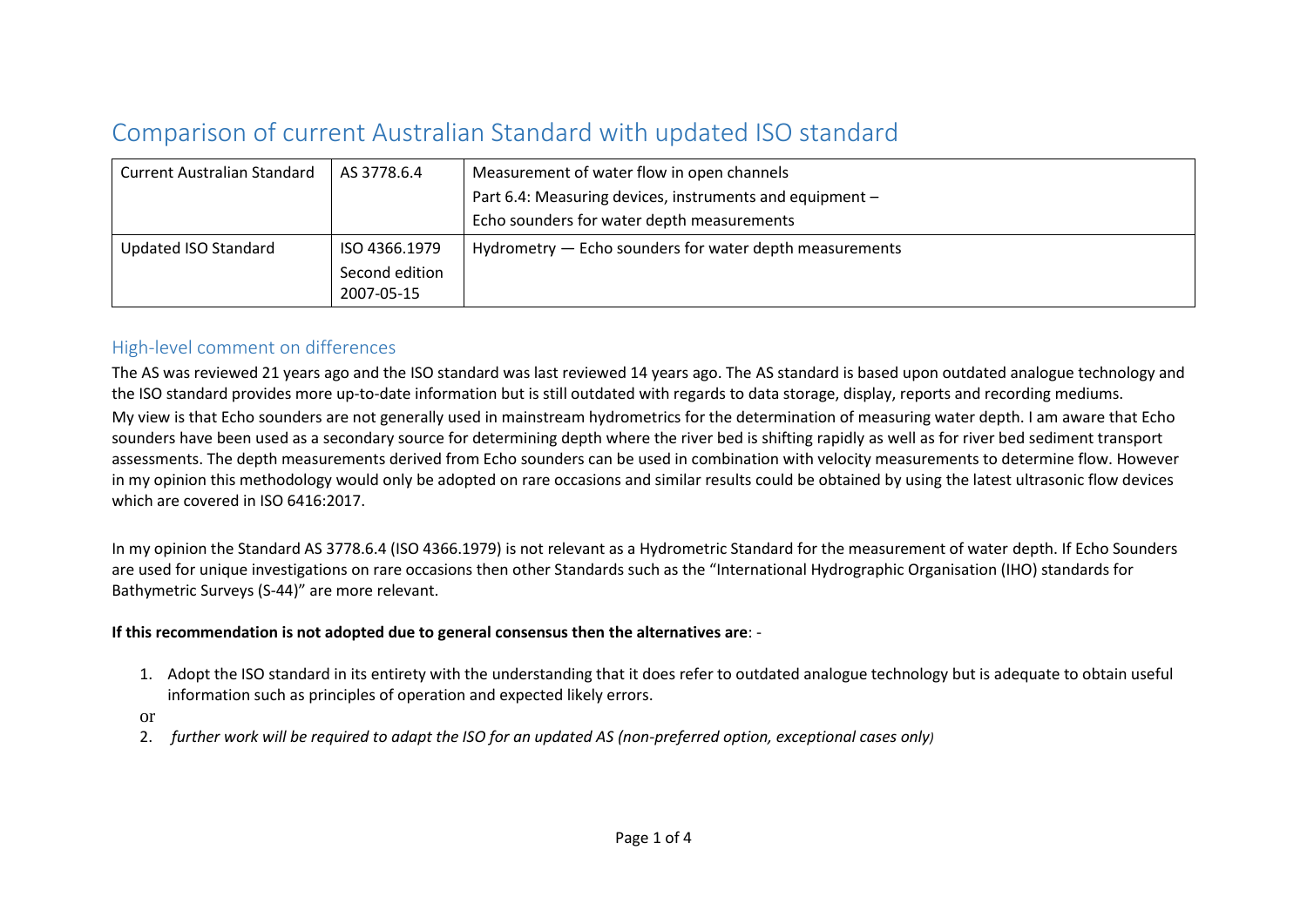## Reviewer recommendation

I recommend that the technical committee

• *accept the updated ISO in full to replace current AS*

(This recommendation was reached following further discussion with Working Group members)

| options |                                                                                                                                                                     |
|---------|---------------------------------------------------------------------------------------------------------------------------------------------------------------------|
|         | accept the updated ISO in full to replace current AS (simplest option!)                                                                                             |
|         | reject the updated ISO and withdraw the current AS (in cases where the update is not appropriate for<br>Australian practice)                                        |
|         | reject the updated ISO and re-confirm the current AS without change (an alternative option in cases<br>where the update is not appropriate for Australian practice) |
|         | further work required to adapt the ISO for an updated AS (non-preferred option, exceptional cases only)                                                             |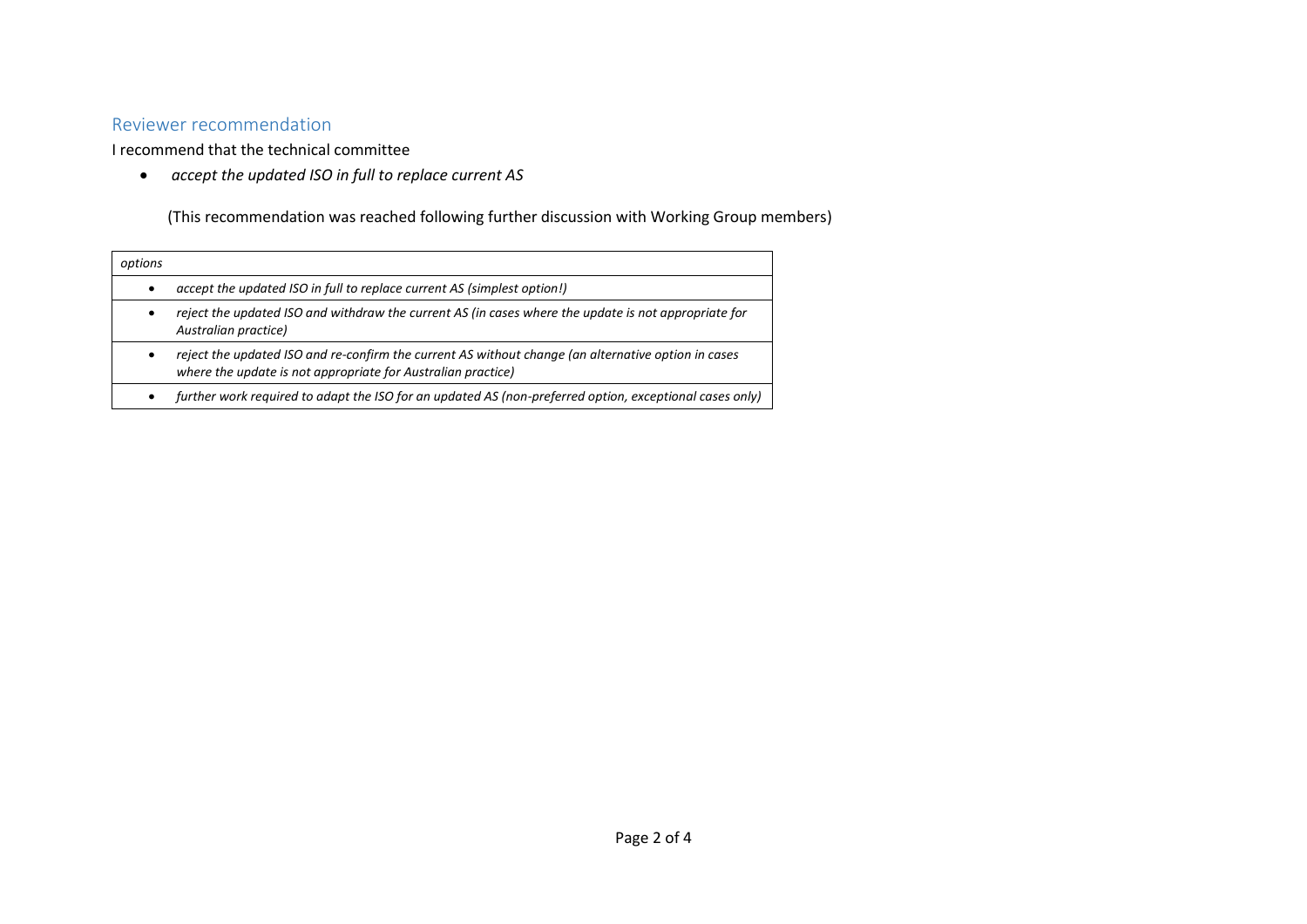## Detailed summary of differences

The table below outlines in more detail a summary of the differences between the current Australian Standard under review and the relevant updated ISO standard and includes reviewer comment where relevant.

*Column 1: Identifies the number and name of the section in the current Australian Standard*

*Column 2: Classification of the change for that section. Classified as either:*

- *No change (green shading) – The updated ISO is the same as the current Australian Standard.*
- *Minor change (blue shading) – Changes that have minimal impact on the outcome, including*
	- o *minor format, style or heading changes*
	- o *minor additions, removals or changes to a few words or clauses*
	- o *addition or exclusion of more detailed explanation*
	- o *very minor changes to steps or processes.*
- *Significant change (orange shading) – Changes that have a moderate to major impact on the outcome, such as*
	- o *Changes to requirements*
	- o *Significant changes to calculations, steps or processes.*

*Column 3: More detail to describe the change, and comment from the reviewer (enough detail for the consideration of AHA and WaMSTeC members in their* 

*review).*

*Text colour is used in this column as follows:*

- *Black text – More detailed explanation of the changes and reviewer comment. Specific reviewer comment on the changes highlighted in yellow.*
- *Blue text – reference to information included in the updated ISO that is not in the current Australian Standard*
- Red text *reference to information included in the current Australian Standard that is not in the updated ISO.*